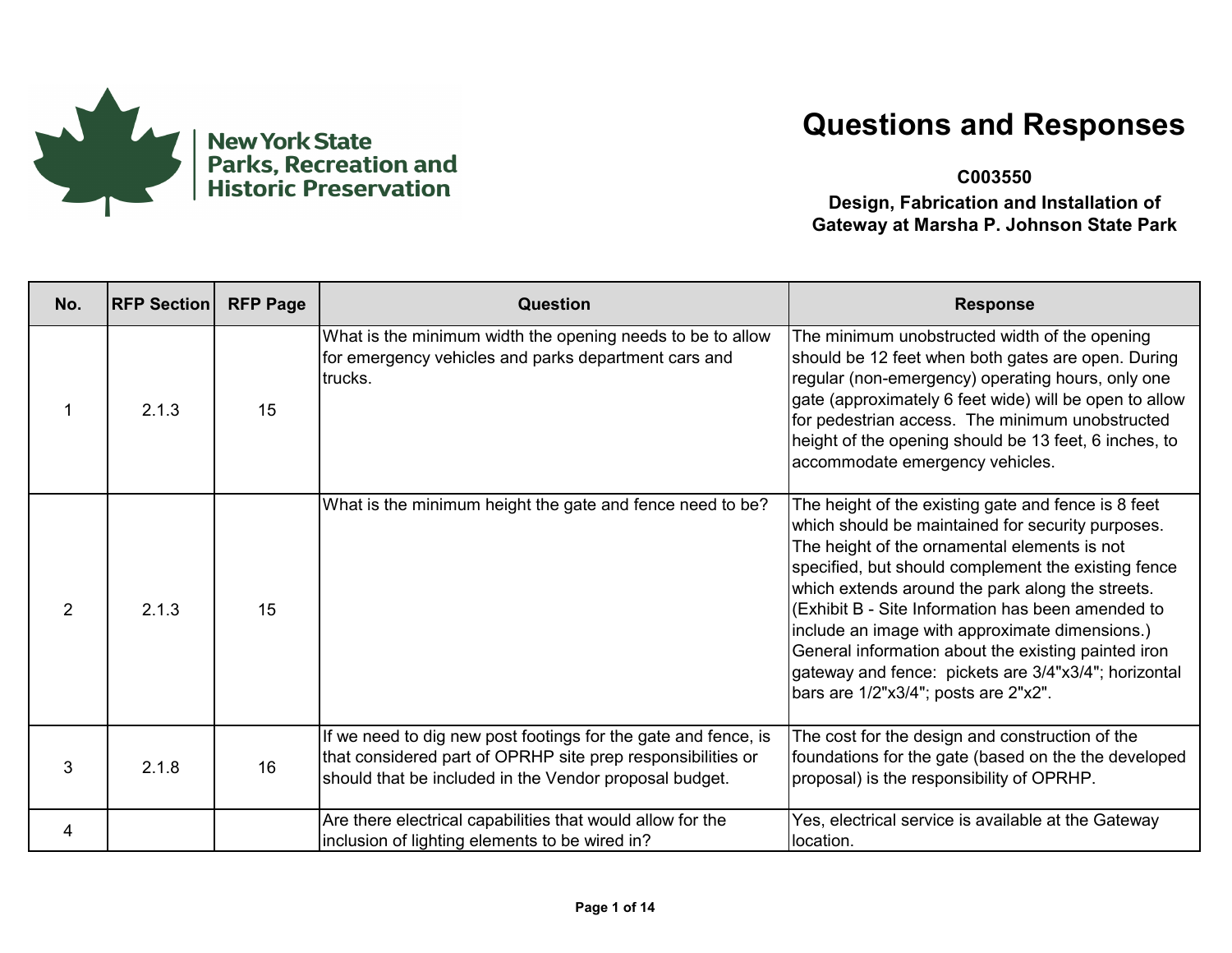

**C003550**

| No. | <b>RFP Section</b> | <b>RFP Page</b> | Question                                                                                                                                                                                                                                                                                                                                                                                                                                                                                                                                                                                                                                                                                                                                                                                                                                                                                                                            | <b>Response</b>                                             |
|-----|--------------------|-----------------|-------------------------------------------------------------------------------------------------------------------------------------------------------------------------------------------------------------------------------------------------------------------------------------------------------------------------------------------------------------------------------------------------------------------------------------------------------------------------------------------------------------------------------------------------------------------------------------------------------------------------------------------------------------------------------------------------------------------------------------------------------------------------------------------------------------------------------------------------------------------------------------------------------------------------------------|-------------------------------------------------------------|
| 5   | 1.15               | 15              | If a contractor is submitting an application for both the<br>"Gate" RFP and the "Monument" RFP, should the applications procurements and therefore each must responded to<br>be submitted in duplicate as two completely separate<br>applications? Or can the two submissions be compiled into<br>one application? If combined, there would still be separate<br>bidder's presentation information for both the monument and<br>the gate (i.e. technical and financial proposals, statement of<br>artist concept, and site views/renderings as outlined in<br>sections 2.1.1-2.1.8) but only one set of all the forms listed as<br>attachments 1-11 (as outlined in section 1.15 on pages 13-<br>14) as well as one set of references, CV, and background<br>history/credentials. Or would the committee prefer to see two<br>completely separate applications with no shared application<br>background, or overlapping paper work. | RFP C003550 and RFP C003601 are two separate<br>separately. |
| 6   | 2.1.1              | 15              | Is it possible to submit several slightly different versions of<br>the same concept (e.g., different colors, different materials, or<br>other change), or are you looking for the artist to edit it down<br>to a single design?                                                                                                                                                                                                                                                                                                                                                                                                                                                                                                                                                                                                                                                                                                     | Bidders are to submit one design in their bid.              |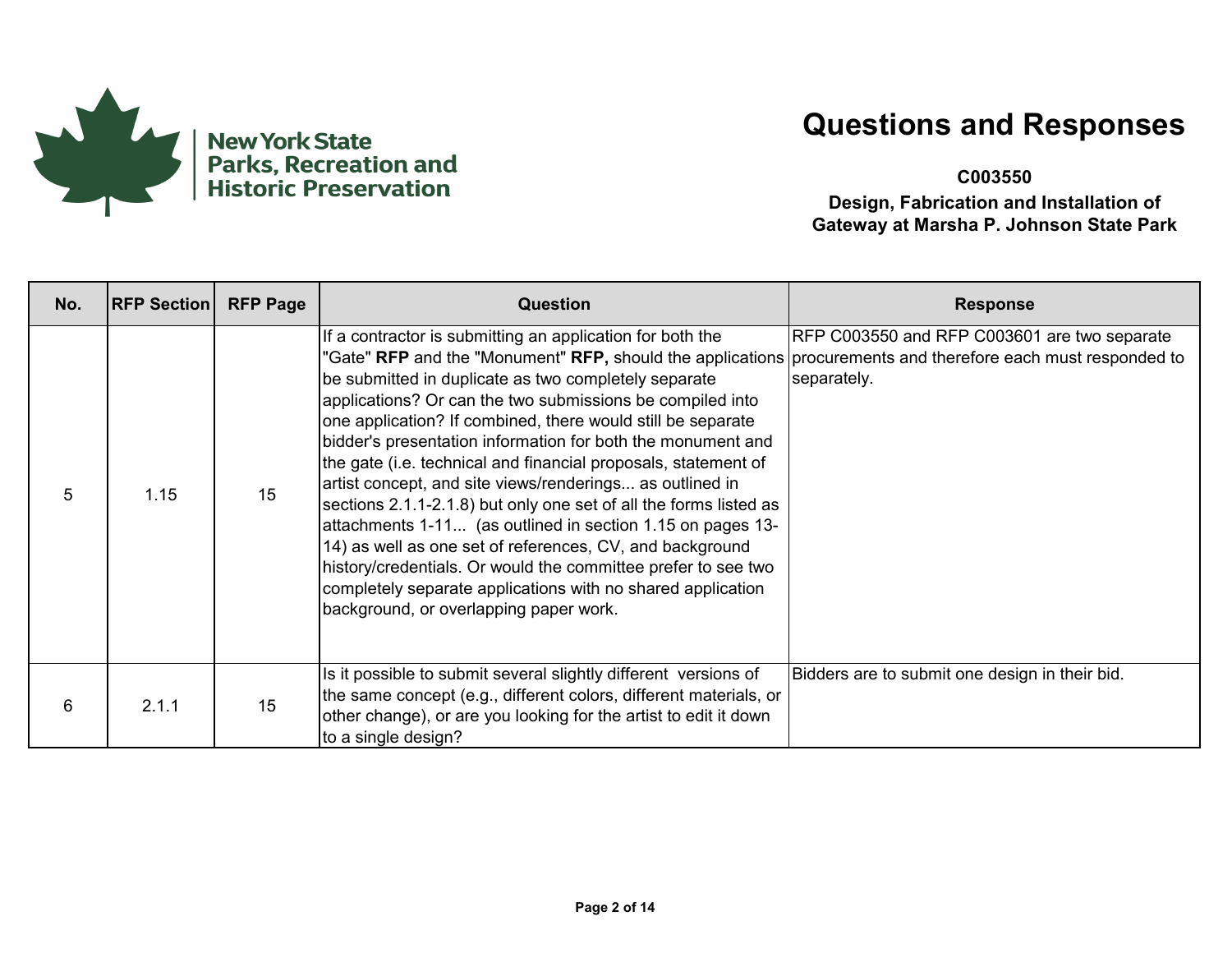

**C003550**

| No. | <b>RFP Section</b> | <b>RFP Page</b> | Question                                                                                                                                                                                                                                                                                                                                                                                    | <b>Response</b>                                                                                                                                                                                                                                                                                                                                                                     |
|-----|--------------------|-----------------|---------------------------------------------------------------------------------------------------------------------------------------------------------------------------------------------------------------------------------------------------------------------------------------------------------------------------------------------------------------------------------------------|-------------------------------------------------------------------------------------------------------------------------------------------------------------------------------------------------------------------------------------------------------------------------------------------------------------------------------------------------------------------------------------|
|     | 2.1.1              | 15              | What is your expectation regarding the "fabrication and<br>development drawings produced for the project?" Given that<br>this is a concept-level design, what level of detail is<br>necessary? Do you expect full specification of all materials?<br>overall dimensions?                                                                                                                    | The drawings should clearly convey the concept for<br>the design so evaluators may score the submission.<br>Full specifications are not required, but the materials<br>proposed should be clearly described to illustrate their<br>qualities, sustainability and durability. The Bidder's<br>proficiency and experience with the proposed<br>materials should be explained as well. |
| 8   | 2.1.5              | 16              | What is your expectation regarding the "artwork maintenance<br>plan" to be submitted with the proposal? Given that this is a<br>concept-level design, Is it acceptable to write a statement<br>regarding the long term maintenance requirements for the<br>installation for this proposal, and turn in a more detailed<br>"artwork maintenance plan" as a part of the close-out<br>package? | The "artwork maintenance plan" should describe at a<br>high level what will be required in terms of long-term<br>and short-term maintenance.                                                                                                                                                                                                                                        |
| 9   | 2.1.8              | 16              | Is the Bidder responsible for the laying of foundations for the<br>Gateway, or is the Site Contractor?                                                                                                                                                                                                                                                                                      | The Bidder will be required to work with OPRHP's<br>landscape architecture consultant to design the<br>foundations based on the final design. OPRHP will<br>be responsible for constructing the foundations; the<br>Bidder is responsible for securing the Gateway to the<br>foundations.                                                                                           |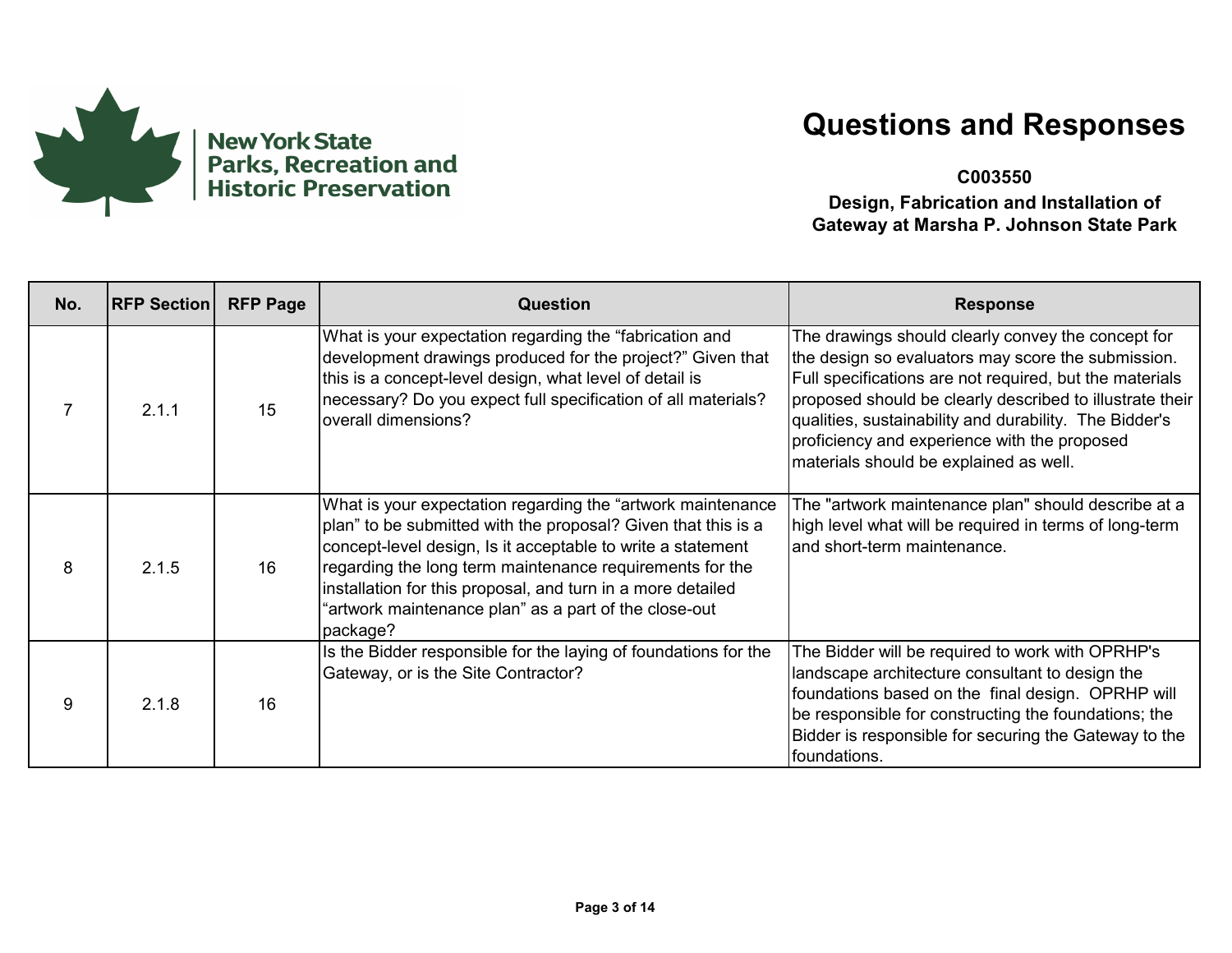

**C003550**

| No. | <b>RFP Section</b> | <b>RFP Page</b> | Question                                                                                                                                                                                                                                                                                                                                | <b>Response</b>                                                                                                                                                                                                                                                                                                                                                                                                                |
|-----|--------------------|-----------------|-----------------------------------------------------------------------------------------------------------------------------------------------------------------------------------------------------------------------------------------------------------------------------------------------------------------------------------------|--------------------------------------------------------------------------------------------------------------------------------------------------------------------------------------------------------------------------------------------------------------------------------------------------------------------------------------------------------------------------------------------------------------------------------|
| 10  | 2.1.8              | 16              | Is the Bidder responsible for landscaping around the Gateway,<br>or is the Site Contractor?                                                                                                                                                                                                                                             | The Bidder will be required to work with OPRHP's<br>landscape architecture consultant to design the<br>landscaping based on the final design. OPRHP will<br>be responsible for implementing the landscaping.                                                                                                                                                                                                                   |
| 11  | 2.2.1              | 17              | Should the maquette include the entirety of the park, or just<br>the area around the Gateway?                                                                                                                                                                                                                                           | The maquette for the Gateway should include enough<br>of the surrounding context to allow evaluators to<br>understand its scale and impact on the street, the<br>immediate neighborhood and park.                                                                                                                                                                                                                              |
| 12  | 2.2.1              | 17              | The production of a maquette can be quite expensive. Is it<br>possible to submit a 3D digital "fly-through" video instead? If<br>the answer is "no," then can we bring down the cost of a<br>maquette by hand-delivering, so that it does not have to be<br>built to survive shipping? Does the maquette need to have a<br>vitrine top? | OPRHP declines this request. The intention of the<br>maquette is to "see" the proposal in three dimensions.<br>A maquette is only required if the Bidder is invited to<br>present and an honorarium of \$1,500 will be provided<br>to offset the cost of maquette production. The Bidder<br>may bring the maquette to the presentation by the<br>most effective means as decided by themselves. No<br>vitrine top is required. |
| 13  | 2.2.1              | 17              | Will the Bidders advancing to the interview stage have access<br>to the Landscape Architect to discuss plantings, paving and<br>foundation conditions for the Gateway?                                                                                                                                                                  | No, the selected Bidder will work with OPRHP's<br>Landscape Architect after the contract has been<br>awarded.                                                                                                                                                                                                                                                                                                                  |
| 14  | 6.4.4              | 32              | Will all public meetings with Brooklyn Community Board 1 be<br>in-person (not virtual)?                                                                                                                                                                                                                                                 | The Bidder may attend the BCB1 meetings virtually;<br>however, the meetings are now being held in person.                                                                                                                                                                                                                                                                                                                      |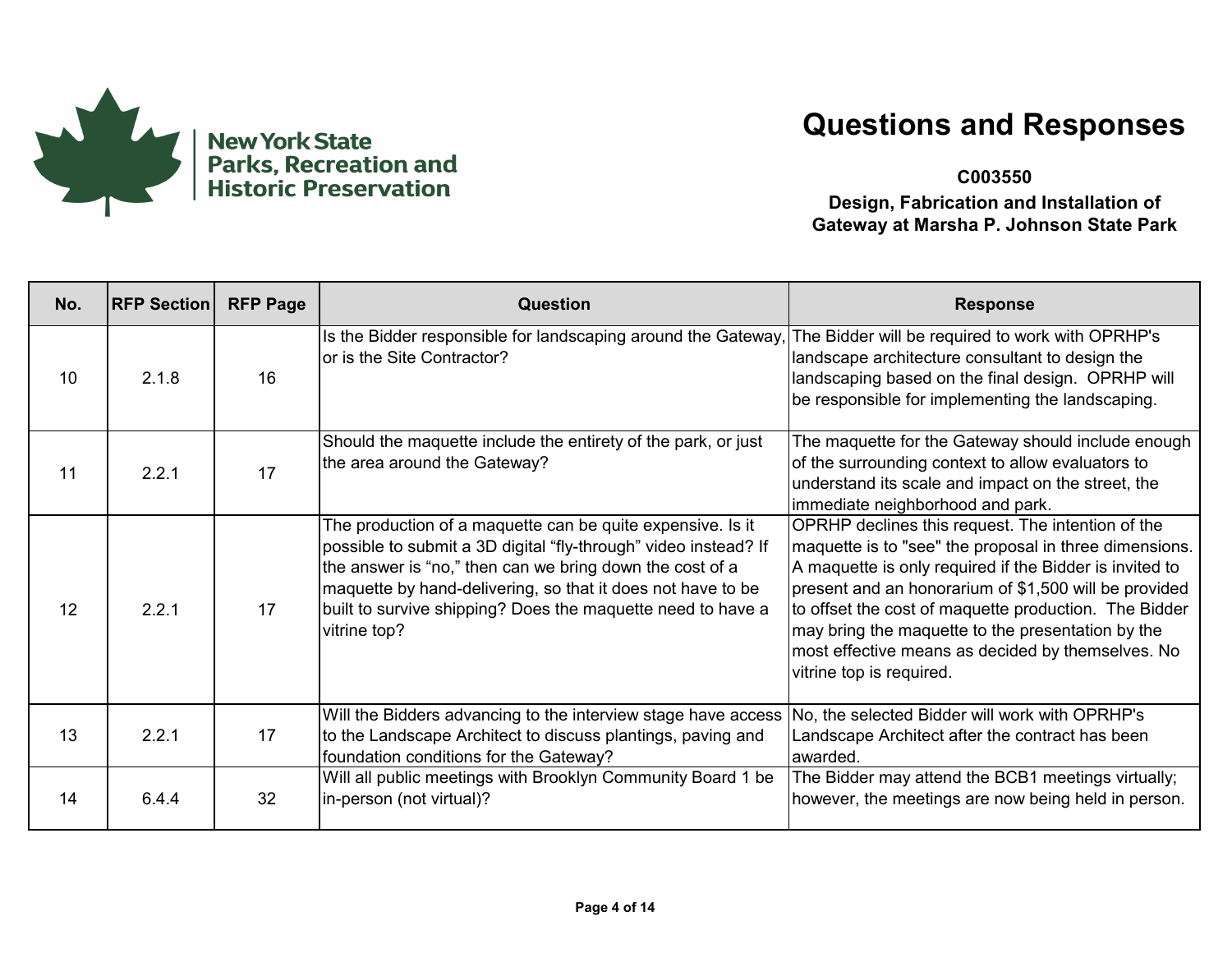

**C003550**

| No. | <b>RFP Section</b>                                   | <b>RFP Page</b>  | Question                                                                                                                                                                                                                                                           | <b>Response</b>                                                                                                                                                                                |
|-----|------------------------------------------------------|------------------|--------------------------------------------------------------------------------------------------------------------------------------------------------------------------------------------------------------------------------------------------------------------|------------------------------------------------------------------------------------------------------------------------------------------------------------------------------------------------|
| 15  | 6.4.4                                                | 32               | Do you anticipate modifications to the design resulting from<br>the public meetings? If so, will the Bidder be able to modify<br>our fee?                                                                                                                          | Selected Contractor may not modify their fee.<br>OPRHP does not anticipate major changes based on<br>the public meetings as there was public outreach done<br>prior to the release of the RFP. |
| 16  | site plan<br>rendering,<br>planting plan,<br>section | 120, 122,<br>123 | Will the Bidder have the opportunity to work with the<br>Landscape Architect prior to the interview to discuss changes<br>to the grading, paving, and planting around the Gateway?                                                                                 | No, the selected Bidder will work with OPRHP's<br>Landscape Architect after the contract has been<br>awarded.                                                                                  |
| 17  | site plan, site 119-120, 122<br>photos               | thru 128         | Is it possible to get high resolution images of the site plan, site<br>renderings and site photos to use in preparing our proposal?                                                                                                                                | The requested items are not available. However,<br>Bidders may visit the site prior to preparing their<br>proposal.                                                                            |
| 18  | site photos                                          | 122 thru 128     | Does the metal fence which encloses the park need to stay in<br>place? Can the Gateway interrupt this fence? Does there<br>need to be a means to close off the park for security reasons?                                                                          | The 8 foot high metal fence which surrounds the park<br>may be interrupted by the Gateway; however, there<br>must be a means to close the park.                                                |
| 19  | 1.8                                                  | 10               | What "licenses, permits or authorizations" are needed by the<br>Bidder to complete this project?                                                                                                                                                                   | OPRHP will work with the Bidder to obtain the NYC<br>permits for installation of the Gateway based on the<br>proposal.                                                                         |
| 20  | 1.4                                                  | 8                | What are the reasons for the request to make the gate<br>"translucent"? If the gate allows for unimpeded views into the<br>park, but is not "translucent" (i.e., of a material that allows light<br>to pass through), does this satisfy the spirit of the request? | The Gateway should allow the public to view the park<br>and river from the street.                                                                                                             |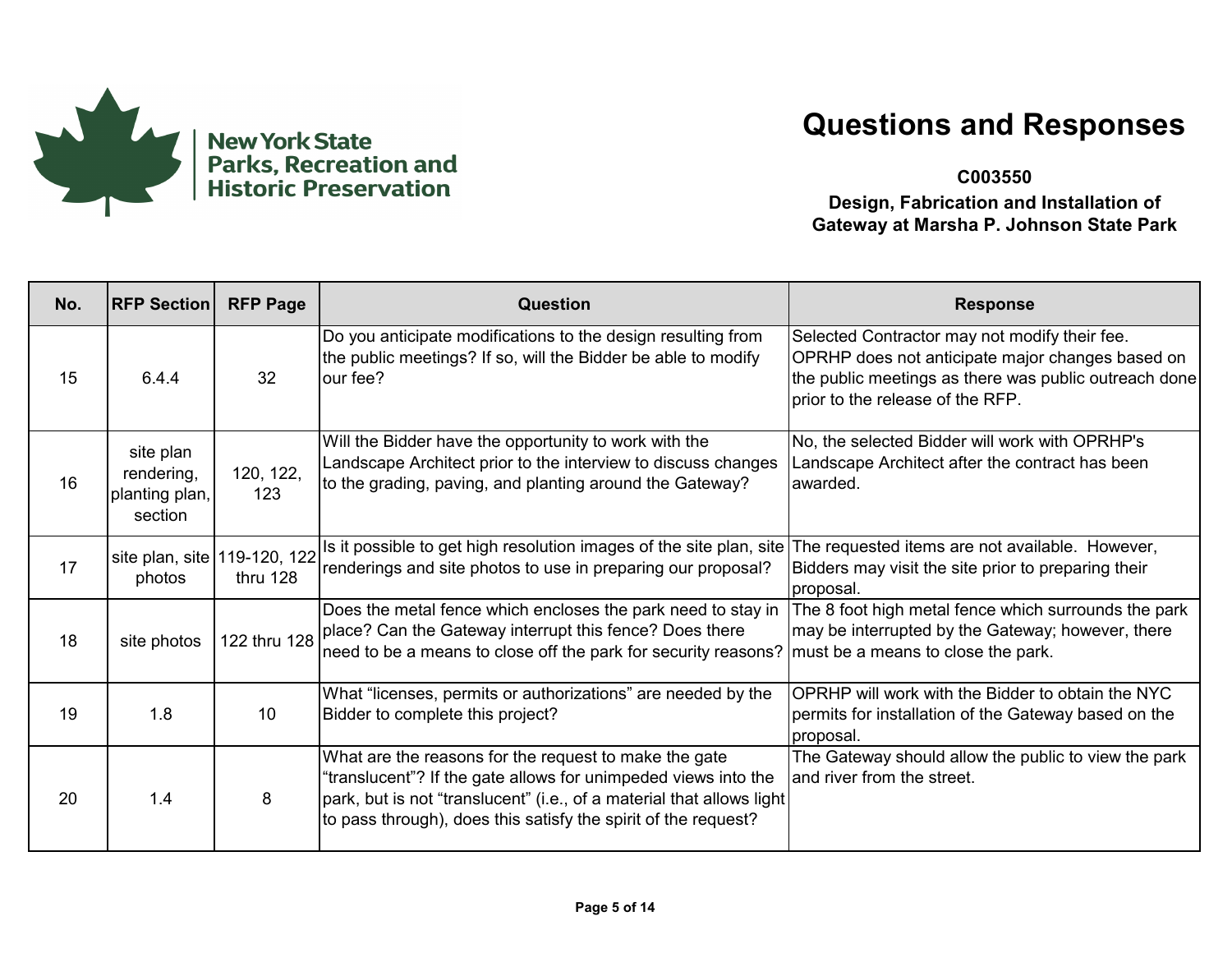

**C003550**

| No. | <b>RFP Section</b> | <b>RFP Page</b> | Question                                                                                                                                                                    | <b>Response</b>                                                                                                                                                                                                                                                                                                                                                                                                                                                                                                                       |
|-----|--------------------|-----------------|-----------------------------------------------------------------------------------------------------------------------------------------------------------------------------|---------------------------------------------------------------------------------------------------------------------------------------------------------------------------------------------------------------------------------------------------------------------------------------------------------------------------------------------------------------------------------------------------------------------------------------------------------------------------------------------------------------------------------------|
| 21  | 7.31               | 44              | Are the responsabilities for loss and demage only during the<br>period of the contract? Is there a clause that stops the<br>responsabilities once the project is completes? | No. A contractor is required to warrant their work per<br><b>RFP Section 7.21 Warranties. Additionally, per</b><br>Appendix A, Section 10 Records "The Contractor shall<br>establish and maintain complete and accurate books,<br>records, documents, accounts and other evidence<br>directly pertinent to performance under this contract<br>(hereinafter, collectively, the "Records"). The Records<br>must be kept for the balance of the calendar year in<br>which they were made and for six (6) additional years<br>thereafter. |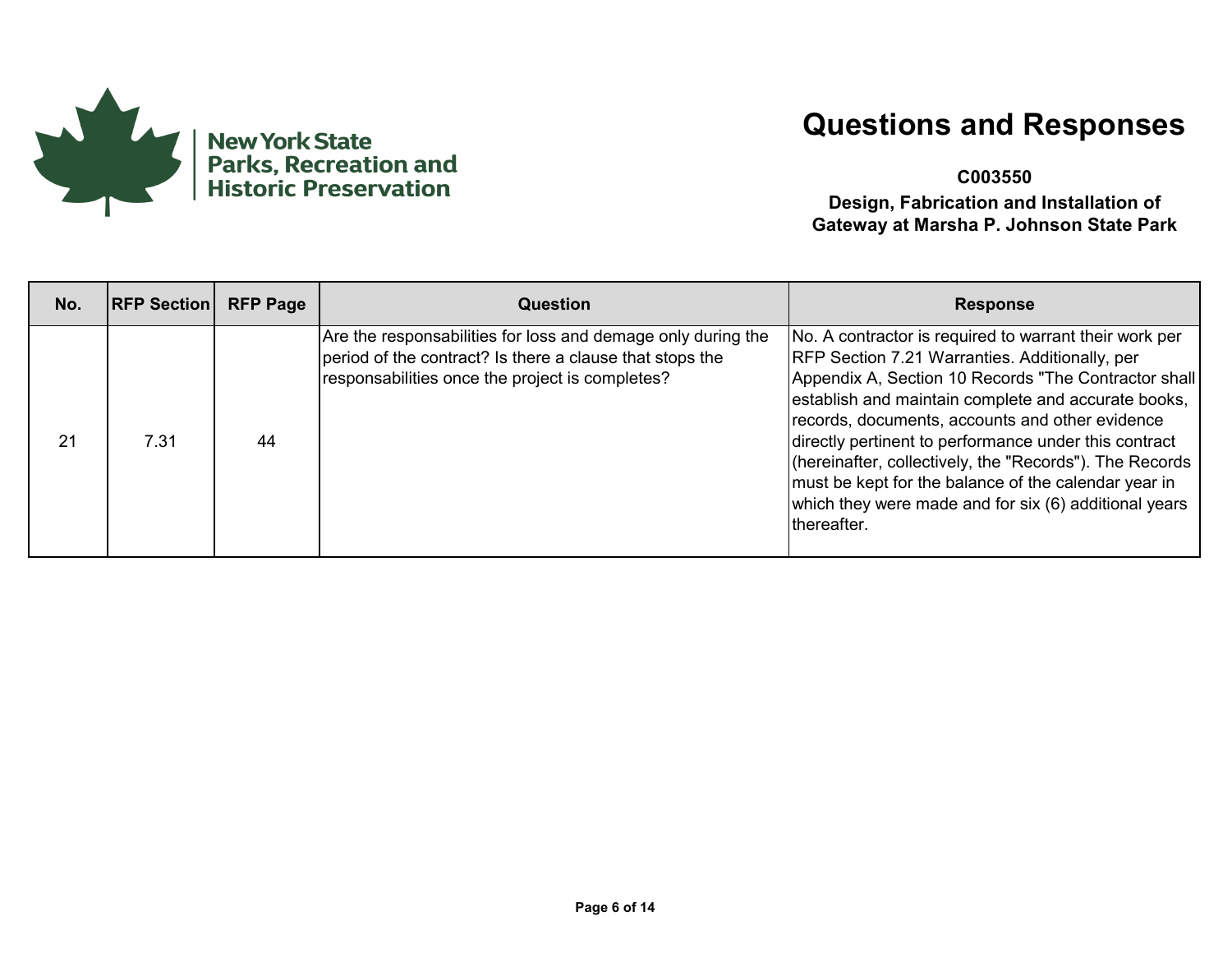

**C003550**

| No. | <b>RFP Section</b> | <b>RFP Page</b> | Question                                                                                                                                       | <b>Response</b>                                                                                                                                                                                                                                                                                                                                                                                                                                                                                                                                                                                                                                                                                                                        |
|-----|--------------------|-----------------|------------------------------------------------------------------------------------------------------------------------------------------------|----------------------------------------------------------------------------------------------------------------------------------------------------------------------------------------------------------------------------------------------------------------------------------------------------------------------------------------------------------------------------------------------------------------------------------------------------------------------------------------------------------------------------------------------------------------------------------------------------------------------------------------------------------------------------------------------------------------------------------------|
| 22  | 7.2                | 41              | Is the bidder and its vendors released from any liability once<br>the parks department has formally accepted your installation<br>as complete? | There are certain liabilities that end with the<br>acceptance of a contractor's work, outlined under RFP<br>Section 7.31 Responsibility for Damage and<br>Indemnification. Aside from those liabilities, a<br>contractor is required to warrant their work per RFP<br>Section 7.21 Warranties. Additionally, per Appendix<br>A, Section 10 Records "The Contractor shall establish<br>and maintain complete and accurate books, records,<br>documents, accounts and other evidence directly<br>pertinent to performance under this contract<br>(hereinafter, collectively, the "Records"). The Records<br>must be kept for the balance of the calendar year in<br>which they were made and for six (6) additional years<br>thereafter. |
| 23  |                    |                 | Are contractor certifications from other states valid?                                                                                         | There is not enough information to respond to this<br>question. Unless specified in the RFP, certifications<br>from other states may be acceptable.                                                                                                                                                                                                                                                                                                                                                                                                                                                                                                                                                                                    |
| 24  | <b>ST-220-CA</b>   |                 | Which permits and licenses are the responsibility of the<br>bidders?                                                                           | OPRHP will work with the Bidder to obtain all permits<br>necessary for the installation of the Gateway.                                                                                                                                                                                                                                                                                                                                                                                                                                                                                                                                                                                                                                |
| 25  |                    | 83              | Will location and coorporation status impact whether or not I<br>am eligible to bid?                                                           | As long as a Bidder meets all minimum requirements<br>of the RFP, they are eligible to bid.                                                                                                                                                                                                                                                                                                                                                                                                                                                                                                                                                                                                                                            |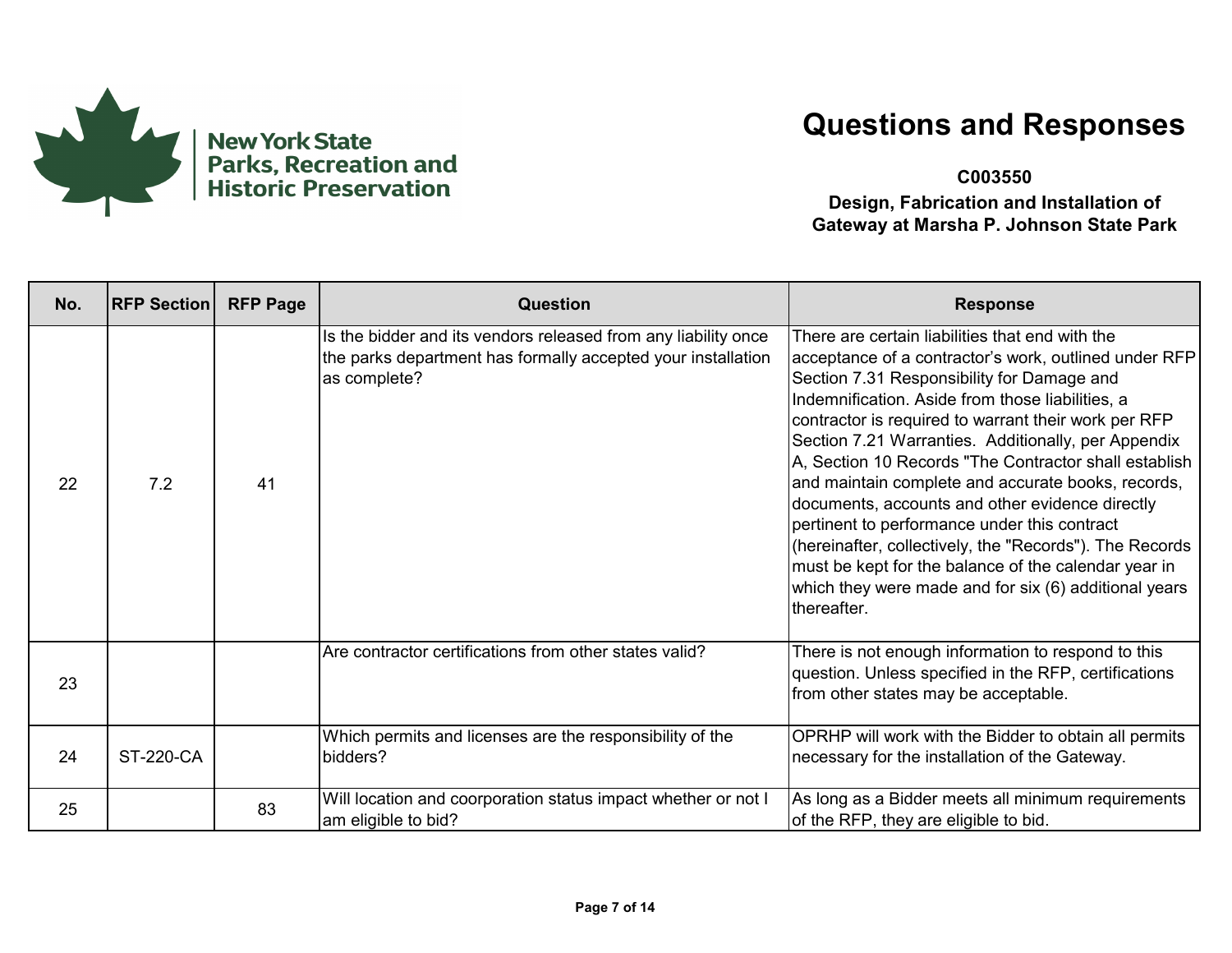

**C003550**

| No. | <b>RFP Section</b> | <b>RFP Page</b> | <b>Question</b>                                                                                                                                             | <b>Response</b>                                                                                                                                                                                                                                                                                                                                                                                                                                                                          |
|-----|--------------------|-----------------|-------------------------------------------------------------------------------------------------------------------------------------------------------------|------------------------------------------------------------------------------------------------------------------------------------------------------------------------------------------------------------------------------------------------------------------------------------------------------------------------------------------------------------------------------------------------------------------------------------------------------------------------------------------|
| 26  | Appendix F         | 78              | What are my insurance requirements that I need as bidder<br>and / or as the artist?                                                                         | Insurance requirements of a Bidder and all<br>subcontractors are stated in Appendix F - Insurance<br>Requirements and must be met upon award.                                                                                                                                                                                                                                                                                                                                            |
| 27  |                    |                 | The artist's fee can not exceed 20% of the total proposed<br>budget. What is the difference between Project Cost and<br>Artist Fee in % of Project<br>Cost? | The Project Cost is the Total Cost Bid. As provided in<br>the RFP and on the Attachment 1 - Financial<br>Proposal, the Artist Fee cannot exceed 20% of the<br><b>Total Cost Bid.</b>                                                                                                                                                                                                                                                                                                     |
| 28  |                    |                 | Am I required to have an experienced site/installation<br>manager on the premises at all times during the period of the<br>contract?                        | Per RFP Section 2.1.6 Installation, Bidder shall<br>provide an Installation Plan. Please also see RFP<br>Section 6.3 Project Management.                                                                                                                                                                                                                                                                                                                                                 |
| 29  | Appendix F         |                 | If the park is open to the public/community, is there<br>permanent insurance within the premisses?                                                          | The State is self-insured and would remain<br>responsible to injuries caused by its own negligence<br>through regular park operations outside of the project<br>Premises. However, the Contractor must provide all<br>insurance as required by Appendix F to cover injuries<br>and damages within the project Premises (all land,<br>buildings, structures, or other items of any kind<br>located around or adjacent to the Site and owned,<br>occupied or otherwise used by the State). |
| 30  |                    |                 | Can we have rendering quaility images of the area?                                                                                                          | The requested items are not available. However,<br>Bidders may visit the site prior to preparing their<br>proposal.                                                                                                                                                                                                                                                                                                                                                                      |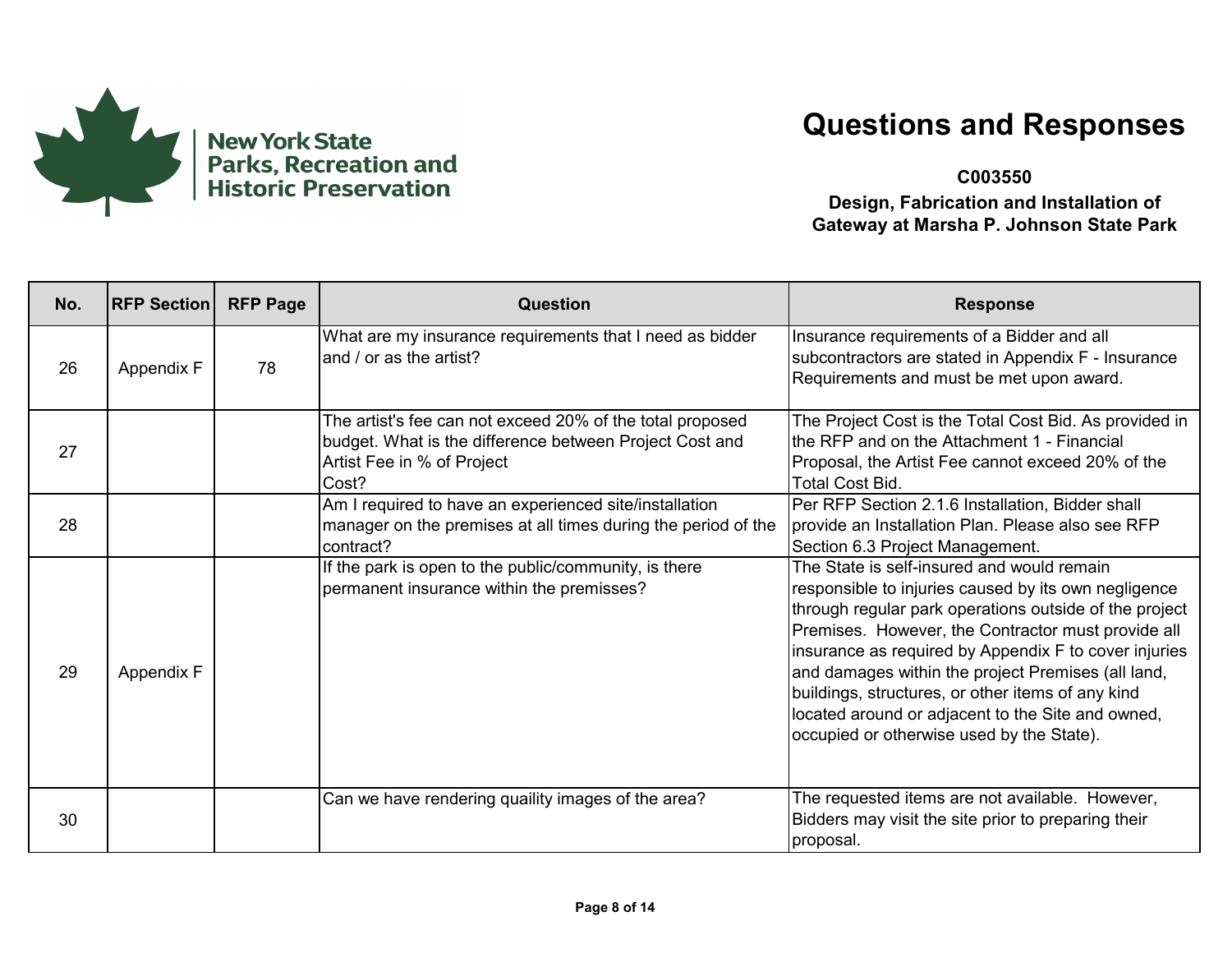

**C003550**

| No. | <b>RFP Section</b> | <b>RFP Page</b> | Question                                                  | <b>Response</b>                                                                                                                                                                                                                                                                                                                                                                                                                              |
|-----|--------------------|-----------------|-----------------------------------------------------------|----------------------------------------------------------------------------------------------------------------------------------------------------------------------------------------------------------------------------------------------------------------------------------------------------------------------------------------------------------------------------------------------------------------------------------------------|
| 31  |                    |                 | What are the minimum size specification for each project? | There is no minimum size for the Gateway. The size<br>land form of the artwork is at the discretion of the<br>Bidder, but must complement the park and<br>surrounding neighborhood.                                                                                                                                                                                                                                                          |
| 32  | 1.8.1.             | 10              | Do we need 3 references to each vendor / fabicator?       | As provided in RFP Section 1.8.1, The Project Team<br>must include at least three (3) Reference Clients for<br>each the artist, fabricator and installer for which they<br>have provided similar artwork and<br>fabrication/installation services within seven (7) years<br>immediately preceding the issuance of this RFP. The<br>artist, fabricator and installer may use the same<br>reference if work was performed on the same project. |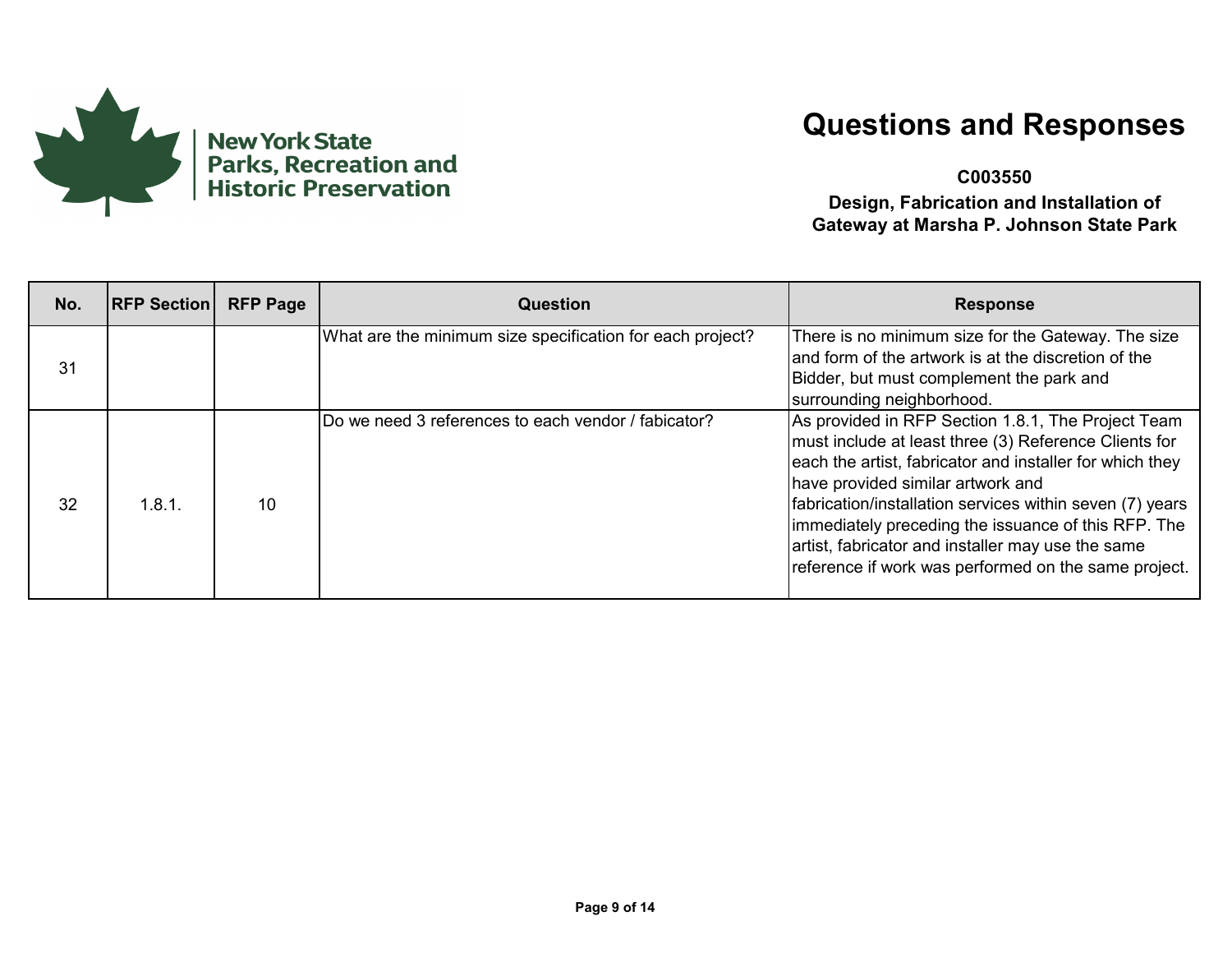

**C003550**

| No. | <b>RFP Section</b> | <b>RFP Page</b> | <b>Question</b>                                                                                                                                                                                                                                                                                                                                                                                                                                                                                                                                                                                                                                                                                                                                                                                                                                                                                                                                                                                                                                                                                                                                                                       | <b>Response</b>                                                                                                                                                                                                                                                                                                                                                                                                                                                                                                                                                                                                                                                                                                                                                                                                                                                                                                                                                                                                                                                                    |
|-----|--------------------|-----------------|---------------------------------------------------------------------------------------------------------------------------------------------------------------------------------------------------------------------------------------------------------------------------------------------------------------------------------------------------------------------------------------------------------------------------------------------------------------------------------------------------------------------------------------------------------------------------------------------------------------------------------------------------------------------------------------------------------------------------------------------------------------------------------------------------------------------------------------------------------------------------------------------------------------------------------------------------------------------------------------------------------------------------------------------------------------------------------------------------------------------------------------------------------------------------------------|------------------------------------------------------------------------------------------------------------------------------------------------------------------------------------------------------------------------------------------------------------------------------------------------------------------------------------------------------------------------------------------------------------------------------------------------------------------------------------------------------------------------------------------------------------------------------------------------------------------------------------------------------------------------------------------------------------------------------------------------------------------------------------------------------------------------------------------------------------------------------------------------------------------------------------------------------------------------------------------------------------------------------------------------------------------------------------|
| 33  | 3.3                | Page 19         | Would you please kindly tell us which forms below we need to<br>include for the administrative proposals? can we only include<br>""Attachment 9 - Diversity Practices Questionnaire." for the<br>administrative proposals submission?<br>Do we need to submit the administrative proposals now or<br>submit them later after if we are selected as semifinais for<br>phase two?<br>• Extraneous terms, if applicable<br>• Request for exemption from Disclosure, if applicable<br>Forms<br>• Attachment 2 - Lobbying Law Certification<br>• Attachment 3 - Non-Collusive Bidding Certification<br>• Attachment 4 - Public Officers Law Form<br>• Attachment 5 - Encouraging Use of New York State<br><b>Businesses in Contract Performance</b><br>• Attachment 6 - NYS Finance Law §139-I and Executive<br>Order No. 177 Certification<br>• Attachment 7 – Minority and Women-Owned Business<br>Enterprises - Equal Employment Opportunity Policy<br><b>Statement</b><br>• Attachment 8 - Vendor Responsibility Attestation<br>• Form A: State Consultation Services - Contractor's Planned<br>Employment<br>• ST-220-CA: Contractor Certification to Covered Agency<br>Page 10 of 14 | Per RFP Section 3.2.1.4 Diversity Practices,<br>Attachment 9 - Diversity Practices Questionnaire is to<br>be submitted with the Technical Proposal.<br>Per RFP Section 3.2.3 Administrative Proposal, the<br>following must be included as part of the<br>administrative proposal at the time of Bid:<br>Extraneous terms, if applicable<br>• Request for exemption from Disclosure, if applicable<br>• Attachment 2 – Lobbying Law Certification<br>• Attachment 3 - Non-Collusive Bidding Certification<br>• Attachment 4 – Public Officers Law Form<br>• Attachment 5 – Encouraging Use of New York State<br><b>Businesses in Contract Performance</b><br>• Attachment 6 – NYS Finance Law §139-I and<br>Executive Order No. 177 Certification<br>• Attachment 7 - Minority and Women-Owned<br>Business Enterprises - Equal Employment<br><b>Opportunity Policy Statement</b><br>• Attachment 8 - Vendor Responsibility Attestation<br>• Form A: State Consultation Services - Contractor's<br>Planned Employment<br>• ST-220-CA: Contractor Certification to Covered<br>Agency |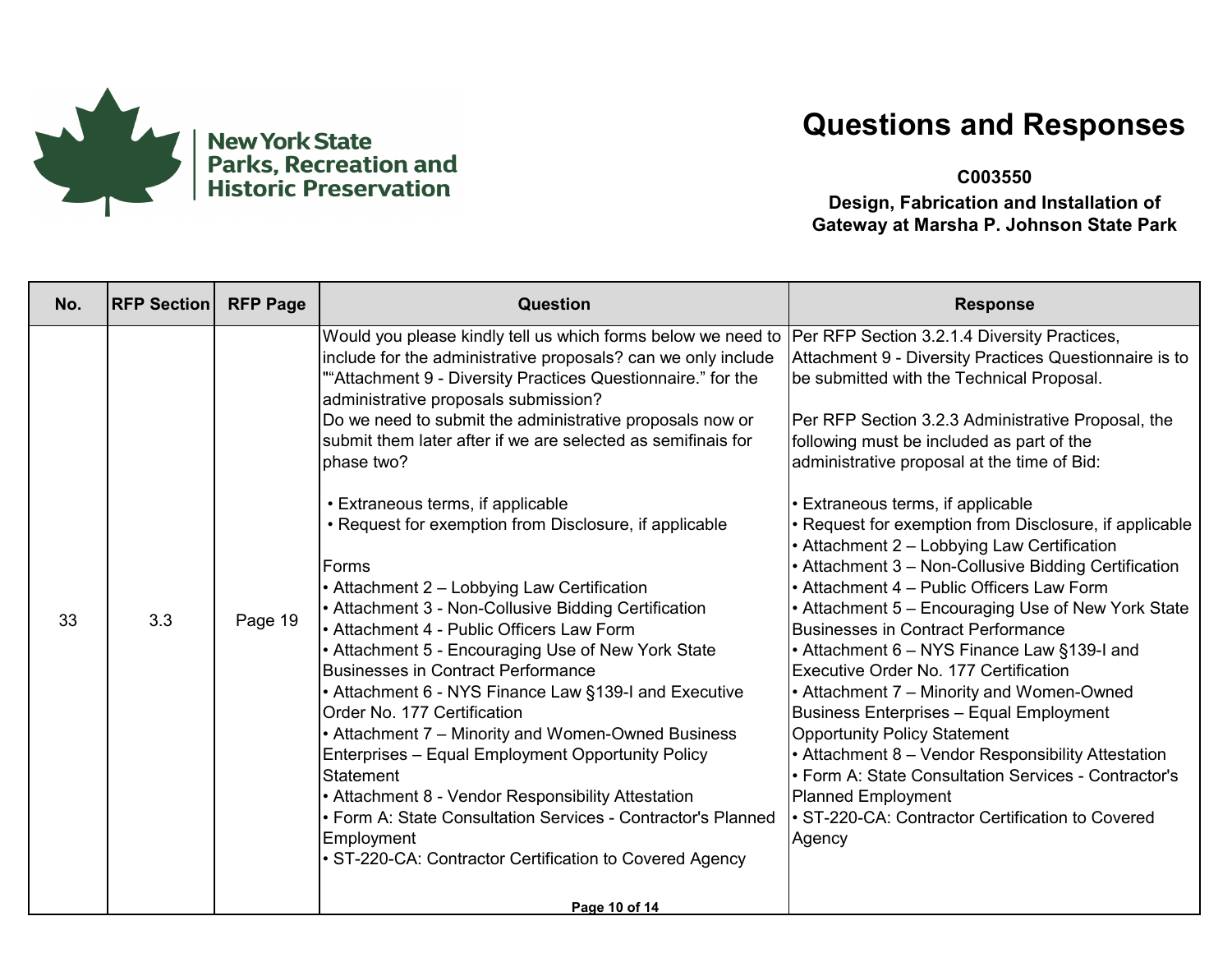

**C003550**

| No. | <b>RFP Section</b> | <b>RFP Page</b> | Question                                                                                                                                                                                                                                                                                                                                 | <b>Response</b>                                                                                                                                                                                                                                                          |
|-----|--------------------|-----------------|------------------------------------------------------------------------------------------------------------------------------------------------------------------------------------------------------------------------------------------------------------------------------------------------------------------------------------------|--------------------------------------------------------------------------------------------------------------------------------------------------------------------------------------------------------------------------------------------------------------------------|
| 34  | 3.3                | 19              | le there a height limit for the monument? Is there width limit<br>for the monument or as long as fit in side the designated<br>space? Would you let us know the footprint of the monument<br>allowed inside the site? how much feet by how much feet are<br>the designated space?                                                        | There is no height restriction for the Gateway;<br>however, there is a minimum height and width<br>requirement for the opening (See Questions 1 and 2).                                                                                                                  |
| 35  | 3.1.3              | $15 - 16$       | Concept Sketch(es) to convey the essence of the<br>Monument including multiple views of the proposed work that<br>incorporates various existing features of the site.", the "<br>various existing features of the site" are refer to the photos of<br>the existing site not incorporate the rendering images of the<br>future landscape? | The Concept Sketches should provide the evaluators<br>with an understanding of how the Gateway blends with<br>the site. Sketches of the Gateway within the proposed<br>future landscape are encouraged. The photographs<br>included in the RFP are for information only. |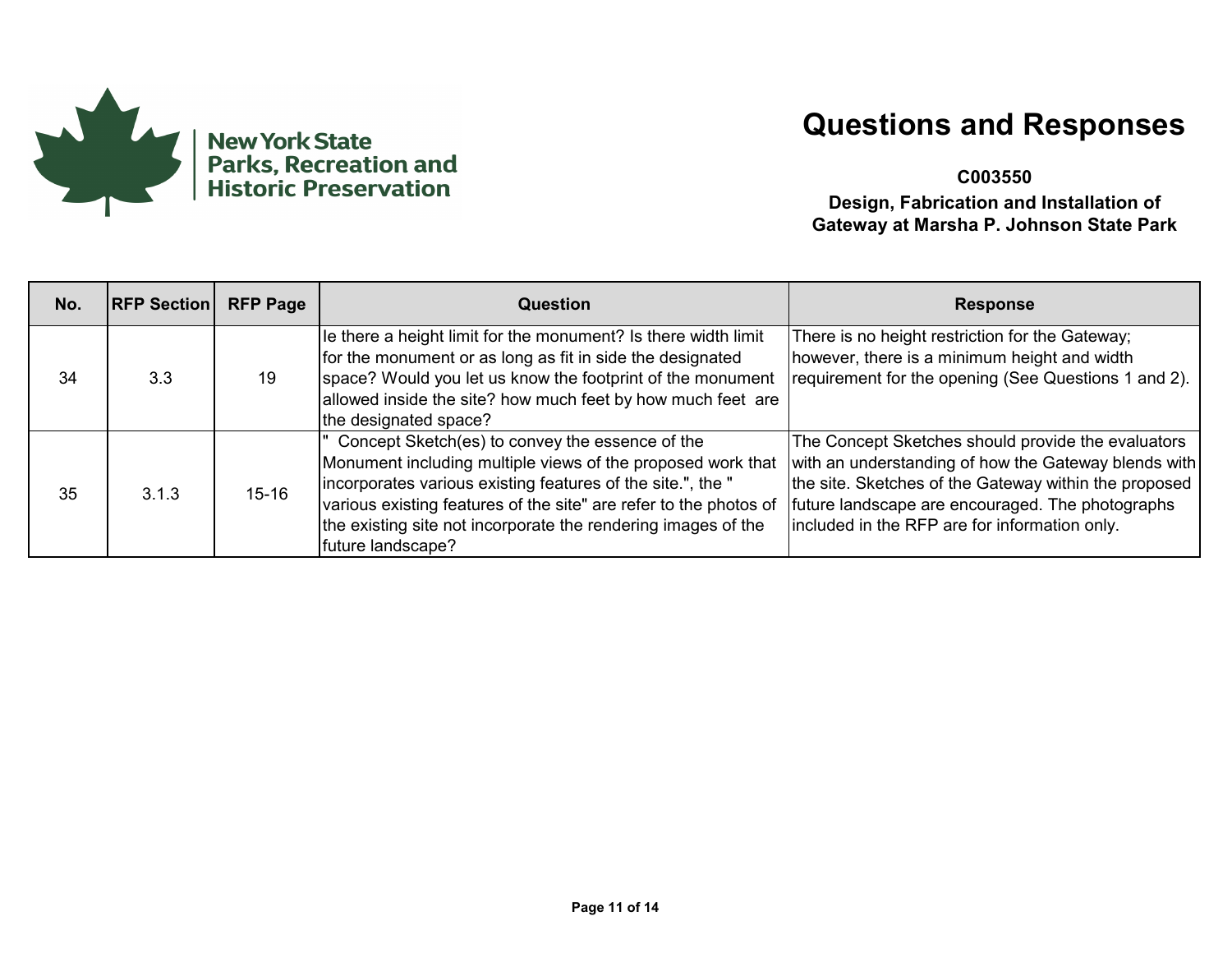

**C003550**

| No. | <b>RFP Section</b> | <b>RFP Page</b> | Question                                                                                                                                                                                                                                                                                                                                                                                                                                                                                                                                                                                                                                                                                                                                                                                                                                                                                                                                                                                 | <b>Response</b>                                                                                                                                                                                      |
|-----|--------------------|-----------------|------------------------------------------------------------------------------------------------------------------------------------------------------------------------------------------------------------------------------------------------------------------------------------------------------------------------------------------------------------------------------------------------------------------------------------------------------------------------------------------------------------------------------------------------------------------------------------------------------------------------------------------------------------------------------------------------------------------------------------------------------------------------------------------------------------------------------------------------------------------------------------------------------------------------------------------------------------------------------------------|------------------------------------------------------------------------------------------------------------------------------------------------------------------------------------------------------|
| 36  | 2.1.3              | $15 - 16$       | Regarding: " elevation views from the street side and from<br>within the park" and "3D representation/rendering of the<br>proposed Monument at the site" should we incorporate<br>elevation views with the existing street /site or incorporate with appearance of the proposed work. The specific views<br>the rendering of the site plan or both? up to the artist?<br>Concept Sketch(es) to convey the essence of the<br>Monument including multiple views of the proposed work that<br>incorporates various existing features of the site. Details of<br>decorative elements or materials are desirable. including, but<br>not limited to elevation views from the street side and from<br>within the park as well as details of important decorative<br>elements that speak to the park's namesake; C003601<br>Design, Fabrication and Installation of Monument at Marsha<br>P. Johnson State Park Page 16 o 3D representation/rendering<br>of the proposed Monument at the site. ' | Elevation views of the proposed Gateway design from<br>the street side and park side are encouraged to<br>provide evaluators with an understanding of the<br>may be selected by the Bidder (artist). |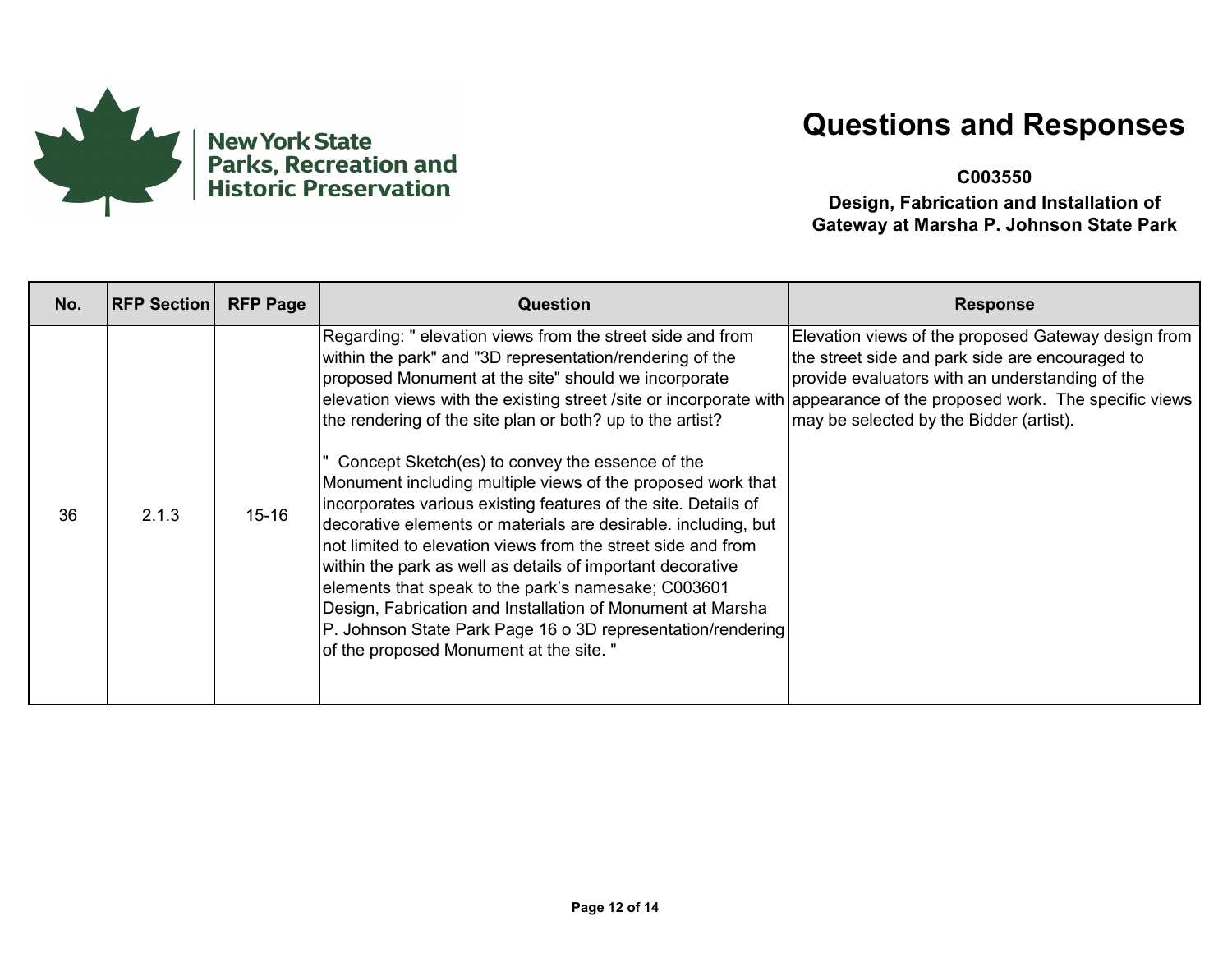

**C003550**

| No. | <b>RFP Section</b> | <b>RFP Page</b> | <b>Question</b>                                                                                                                                                                                                                                                                                                                                                                                                                                                                                                                                                                                                                                                                                                                                                                                                                                       | <b>Response</b>                                                                                                                                                                                                                                                                                                                                                                                             |
|-----|--------------------|-----------------|-------------------------------------------------------------------------------------------------------------------------------------------------------------------------------------------------------------------------------------------------------------------------------------------------------------------------------------------------------------------------------------------------------------------------------------------------------------------------------------------------------------------------------------------------------------------------------------------------------------------------------------------------------------------------------------------------------------------------------------------------------------------------------------------------------------------------------------------------------|-------------------------------------------------------------------------------------------------------------------------------------------------------------------------------------------------------------------------------------------------------------------------------------------------------------------------------------------------------------------------------------------------------------|
| 37  | 3.3                | 18              | if we choose to submit hardcopy, we need send two physical<br>flash drivers? and each flash driver contains an exact copy?<br>Can we choose to also includes $8.5 \times 11$ paper prints of the<br>exact copy of the PDF file for accurate colors presentation<br>which is important for our proposal? "Bidders may submit<br>either hardcopy (RFP Section 3.3.1 Hardcopy Bids) or<br>electronic (RFP Section 3.3.2 Electronic Submission / E-Mail<br>Bids); however, electronic is preferred." 3.3.1. Hardcopy<br>submissions shall consist of two (2) exact copies on flash<br>drives containing the three proposal elements Administrative<br>Proposal, Technical Proposal, and Financial Proposal, each.<br>Bidders should endeavor to consolidate all files in each<br>proposal element into a single PDF file to the best of their<br>ability. | As part of satisfying submission requirements under<br>3.3.1 Hardcopy Bids, a printed original (Hardcopy) of<br>each entire proposal section (Administrative,<br>Technical, Financial) must be included with<br>submission, along with two exact copies on flash<br>drives.                                                                                                                                 |
| 38  | 3.3                | 18              | For your convenience, can we send one email containing an<br>email dropbox folder/link that includes all the files needed for<br>the proposal without sending many separate emails? Can we<br>include a video file for the concept proposal?                                                                                                                                                                                                                                                                                                                                                                                                                                                                                                                                                                                                          | We cannot accept dropbox folder or other File<br>Transfer Protocol (FTP) site downloads at this time for<br>proposal submissions. Proposals that are too large to<br>be sent as one email may be split into smaller sub<br>files and sent as multiple emails. Bidders must be<br>sure to properly label (e.g.: 1 of x, 2 of x, etc.) their<br>emails for OPRHP to accurately aggregate their<br>submission. |
| 39  | 3.3                | 18              | is water feature desired?                                                                                                                                                                                                                                                                                                                                                                                                                                                                                                                                                                                                                                                                                                                                                                                                                             | A water feature is not desirable.                                                                                                                                                                                                                                                                                                                                                                           |